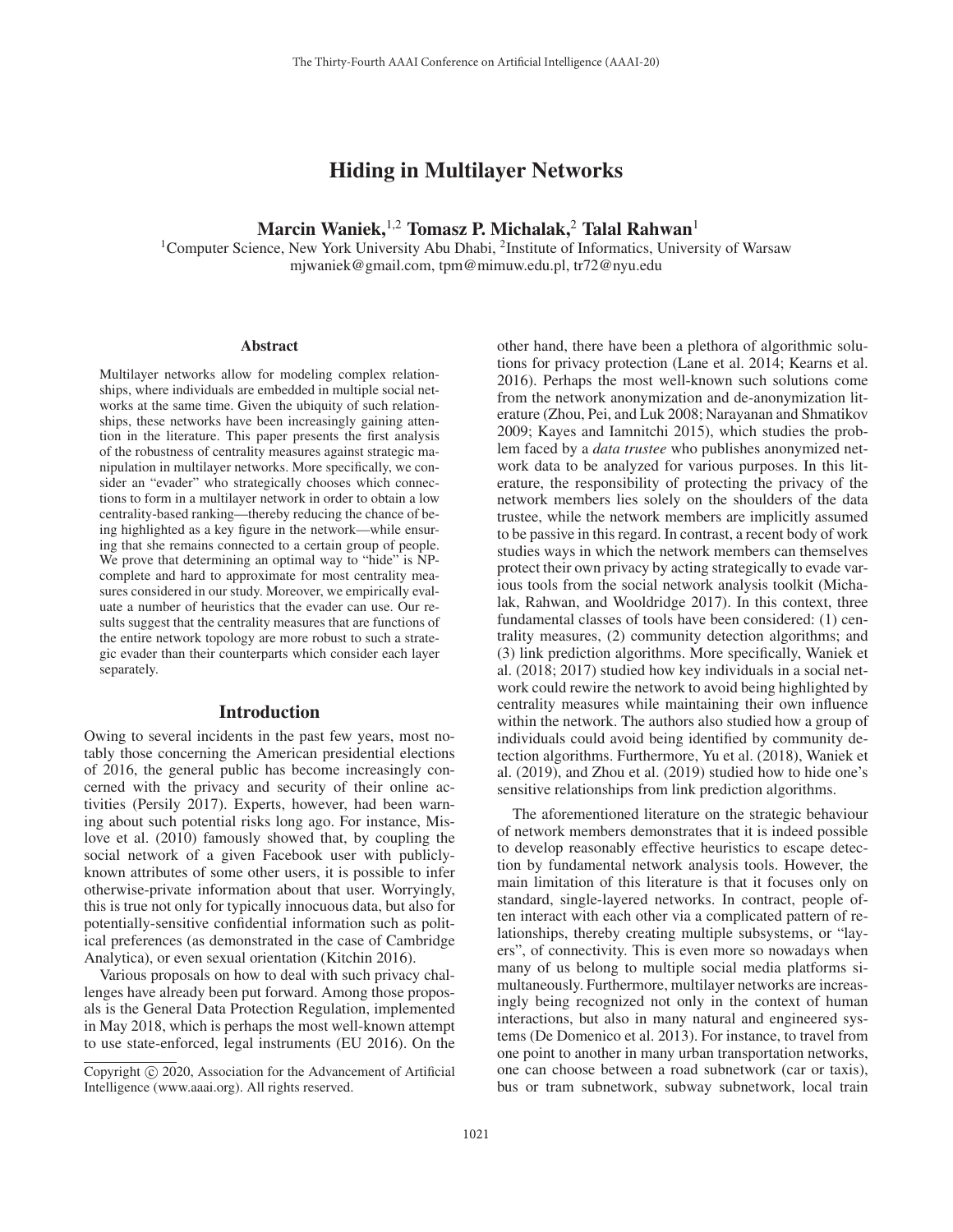subnetwork, bike subnetwork, footpath subnetwork, or any combination thereof. Each such subnetwork has its own distinct characteristics, which become difficult, or even impossible, to account for if modelled as a single layer due to the interdependencies between the different layers. The theoretical and empirical analysis of multilayer networks has recently attracted significant attention (see the work by Kivelä et al. (2014) for a comprehensive review). This new body of research is primarily driven by the fact that, due to the much more complex nature of multilayer networks, many results for singlelayer networks become obsolete.

Motivated by these observations, we present in this paper the first analysis of how to protect ones' privacy against centrality measures in multilayer networks. Specifically, we consider an evader who wishes to connect to a certain group of individuals, without being highlighted by centrality measures as a key member in the multilayer network. To this end, the evader has to strategically choose at which layer(s) to connect to those individuals. We prove that the corresponding optimization problem is NP-complete and hard to approximate for most centrality measures considered in our study. Furthermore, we empirically evaluate a number of heuristic algorithms that the evader can use. The results of this evaluation suggest that the centrality measures that are functions of the entire network topology are more robust to such a strategic evader than their counterparts which consider each layer separately.

### **Preliminaries**

Basic Network Notation and Definitions: Let  $G =$  $(V, E)$  denote a *simple (single-layer) network*, where V is the set of n nodes and  $E \subseteq V \times V$  the set of edges. We denote an edge between nodes v and w by  $(v, w)$ .

In this paper we consider *multilayer networks*, i.e., networks where edges can represent different types of relations. We will denote a multilayer network by  $M =$  $(V_L, E_L, V, L) \in \mathbb{M}$ , where V is the set of nodes, L is the set of layers (i.e., types of relations),  $V_L \subseteq V \times L$  is the set of occurrences of nodes in layers (e.g., having  $(v, \alpha) \in V_L$ means that node v appears in layer  $\alpha$ ), and  $E_L \subseteq V_L \times V_L$ is the set of edges. We will denote an occurrence of node v in layer  $\alpha$  by  $v^{\alpha}$ . Note that  $V = \{v : \exists_{\alpha \in L} v^{\alpha} \in V_L\}.$ Let  $V^{\alpha}$  be the set of nodes occurring in layer  $\alpha$ , i.e.,  $V^{\alpha}$  =  $\{v \in V : v^{\alpha} \in V_L\}$ , and let  $G^{\alpha}$  denote the simple network consisting of all the nodes and edges in layer  $\alpha$ , i.e.,  $G^{\alpha} = (V^{\alpha}, \{(v, w) : (v^{\alpha}, w^{\alpha}) \in E_L\}).$ <br>We focus on *undirected* networks i.e.

We focus on *undirected* networks, i.e., we do not discern between edges  $(v^{\alpha}, w^{\beta})$  and  $(w^{\beta}, v^{\alpha})$ . Moreover, we do not consider self-loops, i.e.,  $\forall_{v \in V_L} (v^{\alpha}, v^{\alpha}) \notin E_L$ . Multilayer network allow for *inter-layer edges*, which are edges between two layers; they may connect two different nodes, or may connect two occurrences of the same node. We restrict our attention to networks with *diagonal couplings*, i.e., networks where every inter-layer edge connects two occurrences of the same node, i.e.,  $\forall_{(v^{\alpha},w^{\beta})\in E_L} \alpha \neq \beta \rightarrow v = w$ .

Notice that, in some literature, multilayer networks with diagonal couplings are called *multiplex* networks. However, it is also typically assumed that the multiplex networks are node-aligned (i.e., every node occurs in every layer), which

is not the case in our setting. Hence, we will use the more general term "*multilayer networks*". For a comprehensive discussion of the nomenclature, see Kivelä et al. (2014).

A path in a simple network is an ordered sequence of nodes in which every two consecutive nodes are connected by an edge. A path in a multilayer network is an ordered sequence of node occurrences in which every two consecutive occurrences are connected by an edge. The length of a path is the number of edges in that path. The set of all shortest paths between a pair of nodes,  $v, w \in V$  will be denoted by  $\pi_G(v, w)$ . The distance between a pair of nodes  $v, w \in V$  is the length of a shortest path between them, and is denoted by  $\lambda_G(v, w)$ . We assume that if there does not exist a path between v and w then  $\lambda_G(v, w) = \infty$ . In a multilayer network we consider distance between  $v$  and  $w$  to be the shortest distance between an occurrence of v in any layer  $\alpha$  and an occurrence of w in any layer  $\beta$  (possibly  $\alpha \neq \beta$ ).

For any node,  $v \in V$ , in a simple network,  $G$ , we denote by  $N_G(v) = \{w \in V : (v, w) \in E\}$  the set of neighbors of  $v$  in  $G$ . Similarly, given a multilayer network  $M$ , we write  $N_M(v) = \{w \in V : (v^{\alpha}, w^{\beta}) \in E_L\}$ . Finally, we denote by  $\hat{N}_{M}^{\alpha}(v)$  the set of neighbors of v in layer  $\alpha$ , i.e.,  $N_{M}^{\alpha}(v) =$ <br> $\{w \in V : (v^{\alpha}, w^{\alpha}) \in F_{x}\}\)$  We will often omit the network  $\{w \in V : (v^{\alpha}, w^{\alpha}) \in E_L\}$ . We will often omit the network itself from the notation whenever it is clear from the context, e.g., by writing  $\lambda(v, w)$  instead of  $\lambda_G(v, w)$ .

Centrality Measures: A centrality measure (Bavelas 1948) is a function that expresses the importance of a given node in a given network. Arguably, the best-known centrality measures are *degree*, *closeness* and *betweenness*.

*Degree centrality* (Shaw 1954) assumes that the importance of a node is proportional to the number of its neighbors, i.e., the degree centrality of node  $v$  in network  $G$  is:

$$
c_{degr}(G, v) = |N_G(v)|.
$$

*Closeness centrality* (Beauchamp 1965) quantifies the importance of a node in terms of shortest distances from this node to all other nodes in the network. Formally, the closeness centrality of node  $v$  in network  $G$  can be expressed as:

$$
c_{clos}(G, v) = \sum_{w \in V \setminus \{v\}} \frac{1}{\lambda_G(v, w)}.
$$

*Betweenness centrality* (Anthonisse 1971; Freeman 1977) states that, if we consider all the shortest paths in the network, then the more such paths traverse through a given node (it is often stated that the node *controls* such paths), the more important the role of that node in the network. More formally, the betweenness centrality of node  $v \in V$ in network  $G$  is:

$$
c_{betw}(G, v) = \sum_{w, u \in V \setminus \{v\}} \frac{|\{p \in \pi_G(w, u) : v \in p\}|}{|\pi_G(w, u)|}.
$$

The definitions of degree and closeness centrality can be generalized to multilayer networks using the definitions of neighbors and distance for multilayer networks (see above). As for the betweenness centrality of node  $v$  in a multilayer network  $M$ , it grows with the number of occurrences of  $v$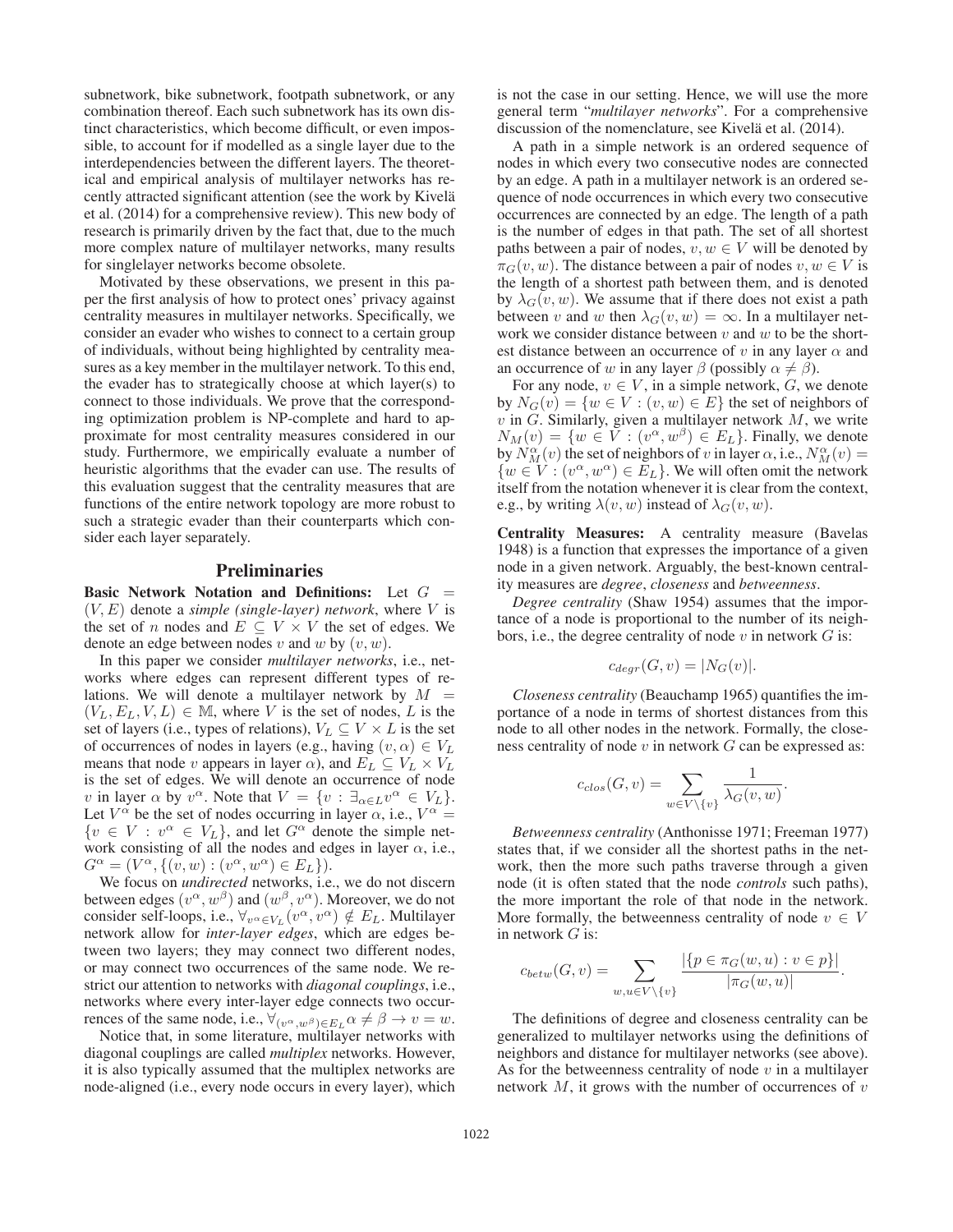on the shortest paths between pairs of other nodes:

$$
c_{betw}(M, v) = \sum_{w, u \in V \setminus \{v\}} \frac{|\{(v^{\alpha}, p) : v^{\alpha} \in p, p \in \pi_M(w, u)\}|}{|\pi_M(w, u)|}
$$

To avoid any potential confusion, the measures that are designed for simple networks will be referred to as "*local* centrality measures", since they can be applied to only a single layer. Conversely, the measures that are designed for multilayer networks will be referred to as a "*global* centrality measures", since they take all layers into consideration.

### Theoretical Analysis

In this section we formally define our computational problems and then move on to analyse them.

### Definitions of Computational Problems

We define the decision problems before defining the corresponding optimization problems. Here, the "group of contacts" is the set of individuals to whom the evader wishes to connect while remaining hidden from centrality measures.

**Decision Problems:** We will define two different decision versions of this problem, starting with the global version.

Definition 1 (Multilayer Global Hiding). *This problem is defined by a tuple,*  $(M, \hat{v}, F, c, d)$ *, where* M *is a multilayer network*  $M = (V_L, E_L, V, L)$ ,  $\hat{v} \in V$  *is the evader,*  $F \subset$ V *is the group of contacts,* c *is a centrality measure, and* d ∈ N *is a safety margin. The goal is to identify a set of edges to be added to the network,*  $A^* \subseteq \{(\hat{v}^\alpha, v^\alpha) : v \in$  $F \wedge \hat{v}^{\alpha} \in V_L \wedge v^{\alpha} \in V_L$ *}, such that in the resulting network*  $\widehat{M} = (V_L, E_L \cup A^*, V, L)$  the evader is connected with every contact in at least one layer and there are at least d nodes *contact in at least one layer and there are at least* d *nodes with a centrality score greater than that of the evader, i.e.:*

$$
\forall_{v \in F} \exists_{\alpha \in L} (\widehat{v}^{\alpha}, v^{\alpha}) \in A^*,
$$
  

$$
\exists_{W \subset V} ([W] \ge d \land \forall_{v \in W} c(\widehat{M}, v) > c(\widehat{M}, \widehat{v}))
$$

We say that " $\hat{v}$  is hidden" when there are at least d nodes whose centrality is greater than that of  $\hat{v}$ .

Definition 2 (Multilayer Local Hiding). *This problem is defined by a tuple,*  $(M, \hat{v}, F, c, (d^{\alpha})_{\alpha \in L})$ *, where*  $M =$  $(V_L, E_L, V, L)$  *is a multilayer network,*  $\hat{v} \in V$  *is the evader,*  $F \subset V$  *is the group of contacts, c is a centrality measure, and*  $d^{\alpha} \in \mathbb{N}$  *is a safety margin for layer*  $\alpha \in L$ *. The goal is to identify a set of edges to add,*  $A^* \subseteq \{(\hat{v}^\alpha, v^\alpha) : v \in$  $F \wedge \hat{v}^{\alpha} \in V_L \wedge v^{\alpha} \in V_L$ , such that in the resulting net*work*  $\widehat{M} = (V_L, E_L \cup A^*, V, L)$  *the evader is connected*<br>*with every contact in at least one layer and for each layer of with every contact in at least one layer and for each layer* α *the network*  $G^{\alpha}$  *contains at least*  $d^{\alpha}$  *nodes with a centrality score greater than that of the evader, i.e.:*

$$
\forall_{v \in F} \exists_{\alpha \in L} (\widehat{v}^{\alpha}, v^{\alpha}) \in A^*,
$$
  

$$
\forall_{\alpha \in L} \exists_{W \subset V^{\alpha}} \left( |W| \geq d^{\alpha} \land \forall_{v \in W} c(\widehat{M}^{\alpha}, v) > c(\widehat{M}^{\alpha}, \widehat{v}) \right).
$$

We say that " $\hat{v}$  is hidden in  $\alpha$ " if there are at least  $d^{\alpha}$  nodes whose centrality in layer  $\alpha$  is greater than that of  $\hat{v}$  in  $\alpha$ .

In the global version of the problem we assume that the seeker is able to observe and analyze the entire multilayer network using centrality measures, hence the evader's goal is to minimize her centrality ranking in the network as a whole. On the other hand, the local version of the problem models situations where the seeker analyzes only one of the layers, e.g., if the seeker gains access to the email communication network, but not to the phone-call network. In such situations, the evader's goal is to attain an adequate level of safety in each layer separately.

The approach to hiding represented by the two problems differs from the one developed for simple networks by Waniek et al. (2017; 2018). Their hiding algorithms focus on choosing which edge(s) to add or remove from the single layer, often causing the evader to lose the direct connection with some of the neighbors. The algorithms presented in our paper focus on choosing the layer in which to maintain the connection, and allow the evader to keep direct links with all contacts. Notice that this approach cannot be applied to simple networks, as there is only one way to have a direct link between the evader and every contact in a single layer.

Optimization Problems: We now define the corresponding optimization problems. They take into consideration a situation when it is impossible to connect the evader with all the contacts.

Definition 3 (Maximum Multilayer Global Hiding). *This problem is defined by a tuple,*  $(M, \hat{v}, F, c, d)$ *, where*  $M = (V_t, F_t, V, L)$  is a multilayer network  $\hat{v} \in V$  is the eyader  $(V_L, E_L, V, L)$  *is a multilayer network,*  $\hat{v} \in V$  *is the evader,*  $F \subset V$  *is the eroup of contacts c is a centrality measure*  $F \subset V$  *is the group of contacts, c is a centrality measure, and*  $d$  ∈  $\mathbb N$  *is a safety margin. The goal is then to identify a set of edges to be added to the network,*  $A^* \subseteq \{(\hat{v}^{\alpha}, v^{\alpha}) :$  $v \in F \wedge \hat{v}^{\alpha} \in V_L \wedge v^{\alpha} \in V_L$ *}, such that in the resulting*  $ne^*$  *M* =  $(V_L, E_L \cup A^*, V, L)$  *the evader is connected* with as many contacts as possible, while there are at least d *with as many contacts as possible, while there are at least* d *nodes with a centrality score greater than that of the evader.*

Definition 4 (Maximum Multilayer Local Hiding). *This problem is defined by a tuple,*  $(M, \hat{v}, F, c, (d^{\alpha})_{\alpha \in L})$ *, where*  $M = (V_L, E_L, V, L)$  *is a multilayer network,*  $\hat{v} \in V$  *is the evader,*  $F \subset V$  *is the group of contacts, c is a centrality measure, and*  $d^{\alpha} \in \mathbb{N}$  *is a safety margin for layer*  $\alpha \in L$ *. The goal is then to identify a set of edges to be added to the network,*  $A^* \subseteq \{(\widehat{v}^\alpha, v^\alpha): v \in F \land \widehat{v}^\alpha \in V_L \land v^\alpha \in V_L\},\$ *such that in the resulting network*  $\widehat{M} = (V_L, E_L \cup A^*, V, L)$ <br>*the evader is connected with as many contacts as possible the evader is connected with as many contacts as possible, while for each layer*  $\alpha$  *the network*  $G^{\alpha}$  *contains at least*  $d^{\alpha}$ *nodes with a centrality score greater than that of the evader.*

Intuitively, the goal is to connect the evader with as many contacts as possible, while keeping the evader hidden.

### Complexity Analysis

The complexity results for both the global and local versions of the problem are listed below (see Table 1 for a summary). Due to space constraints, we present here only the proof of Theorem 5; all the remaining proofs can be found in Waniek et al. (2019).

.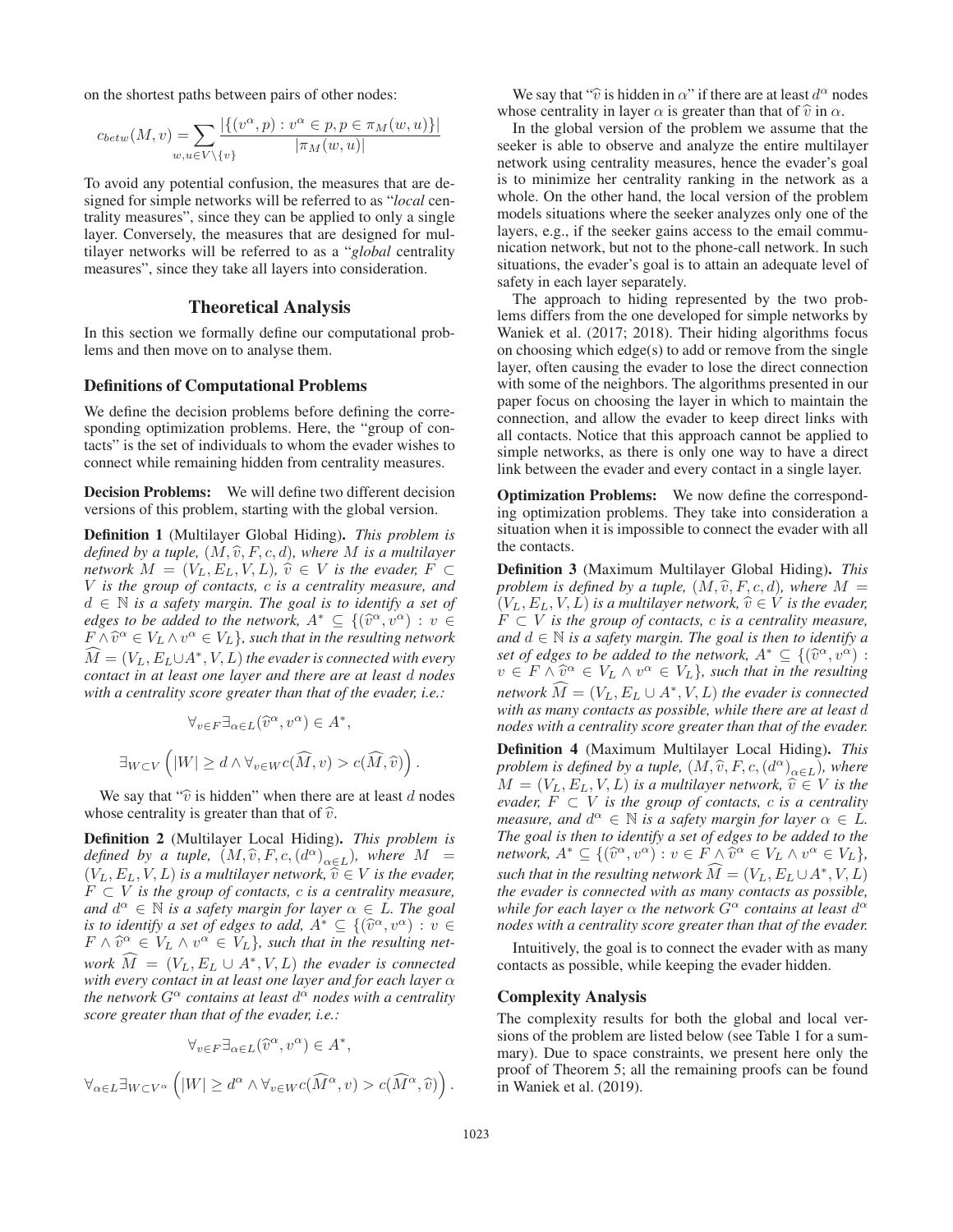Table 1: Summary of our computational complexity results.



Figure 1: An illustration of the network used in the proof of Theorem 5. The red node represents the evader, while the white nodes represent the contacts. Dashed (green) edges represent the solution to this problem instance.

Observation 1. *The problem of Multilayer Global Hiding is in P given the degree centrality measure. In fact, for a given problem instance either any*  $A^*$  *that connects*  $\hat{v}$  *with all contacts is a solution, or there are no solutions at all.*

Theorem 1. *The problem of Multilayer Global Hiding is NP-complete given the closeness centrality measure.*

Theorem 2. *The problem of Multilayer Global Hiding is NP-complete given the betweenness centrality measure.*

Theorem 3. *The problem of Multilayer Local Hiding is NPcomplete given the degree centrality measure.*

Theorem 4. *The problem of Multilayer Local Hiding problem is NP-complete given the closeness centrality measure.*

Theorem 5. *The problem of Multilayer Local Hiding is NPcomplete given the betweenness centrality measure.*

*Proof of Theorem 5:* The problem is trivially in NP, since after the addition of a given  $A^*$  the betweenness centrality rankings for all layers can be computed in polynomial time.

Next, we prove that the problem is NP-hard. To this end, we show a reduction from the NP-complete problem of *Finding* k*-Clique*. The decision version of this problem is defined by a simple network,  $G = (V, E)$ , and a constant,  $k \in \mathbb{N}$ . The goal is then to determine whether there exist k nodes in G that form a clique.

Let us assume that  $k < n - 1$  (if this assumption does not hold then the solution can be computed in polynomial time). Furthermore, let us assume that  $G$  is connected (if this does not hold, the problem can be considered separately for each connected component). Given an instance of the problem of *Finding* k-Clique where  $k < n - 1$ , and given a simple network  $G = (V, E)$ , let us construct a multilayer network,  $M = (V_L, E_L, V', \dot{L})$ , as follows (Figure 1 depicts an instance of this network): an instance of this network):

- $\bullet$  The set of nodes  $V'$ : This consists of the following sets of nodes:  $V = \{v_1, \ldots, v_n\}, A = \{a_1, \ldots, a_n\}, B = \{b_1, \ldots, b_{n-k+2}\}$  and  $C = \{c_1, \ldots, c_{n+2}\}$  $\{b_1, \ldots, b_{n-k+2}\}\$ , and  $C = \{c_1, \ldots, c_{n+2}\}\$ .
- The set of layers L: We create two layers,  $\alpha$  and  $\beta$ .
- The set of occurrences of nodes in layers  $V_L$ : Layer  $\alpha$ contains all nodes in  $\{\hat{v}\}\cup V\cup A\cup C$ , while layer  $\beta$ contains all nodes in  $\{\hat{v}\} \cup V \cup B$ .
- The set of edges  $E_L$ : In layer  $\alpha$  we create an edge between two nodes  $v_i, v_j \in V$  if and only if this edge was present in G. We also create an edge  $(v_i, a_i)$  for every  $v_i$ , and an edge between every pair  $a_i$ ,  $a_{i+1}$ . Finally, for every node  $c_i \in C : i \leq n$ , we create edges  $(c_i, c_{n+1})$  and  $(c_i, c_{n+2})$ . In layer  $\beta$  we create an edge  $(h, h_{n-k+2})$  for  $(c_i, c_{n+2})$ . In layer  $\beta$  we create an edge  $(b_i, b_{n-k+2})$  for every node  $b_i \in B : i < n-k+2$ every node  $b_i \in B : i < n - k + 2$ .

Now, consider the following instance of the problem of Multilayer Local Hiding,  $(M, \hat{v}, F, c, (d^{\alpha})_{\alpha \in L})$ , where: M is the multilayer network we just constructed;  $\hat{v}$  is the evader;  $F = V$  is the set of contacts; c is the betweenness centrality measure; and  $d^{\alpha} = 3n + 2$  and  $d^{\beta} = 1$  are the safety margins. Given this, let us consider what are the sets of edges that can be added between the evader  $\hat{v}$  and the contacts  $F$  in each layer, so that the evader is hidden.

Since  $d^{\alpha} = 3n + 2$ , then apart from the evader  $\hat{v}$ , the betweenness centrality of every node in layer  $\alpha$  must be greater than that of  $\hat{v}$ ; otherwise the evader  $\hat{v}$  would not be hidden in  $\alpha$ . Also note that the betweenness centrality of every node  $c_i \in C : i \leq n$  equals  $\frac{1}{n}$ , and all nodes other than  $\hat{v}$  have non-zero betweenness centrality non-zero betweenness centrality.

Now if  $\hat{v}$  gets connected to any two nodes  $v_i, v_j \in V$  that are not connected to one another, then  $\hat{v}$  controls one shortest path of length 2 between  $v_i$  and  $v_j$ . Note that there can be at most  $n-2$  other shortest paths of length 2 between  $v_i$  and  $v_j$ (each such path goes through some node  $v_k \in V \setminus \{v_i, v_j\}$ if and only if  $v_k$  is connected to both  $v_i$  and  $v_j$ ). Thus, the betweenness centrality of  $\hat{v}$  is at least  $\frac{1}{n-1}$ . Consequently, all nodes that  $\hat{v}$  is connected to in layer  $\alpha$  must form a clique in order for  $\hat{v}$  to be hidden in  $\alpha$ .

Consider a situation in which the evader  $\hat{v}$  is connected to x nodes from V in layer  $\beta$  (notice that  $x \leq n$ ). Its betweenness centrality is then  $\frac{x(x-1)}{x^2}$ , as it controls all shortest paths between pairs of its neighbors, but not any other shortest paths. At the same time, the betweenness centrality of the node  $b_{n-k+2}$  is  $\frac{(n-k+1)(n-k)}{2}$  (as it controls all shortest paths between pairs of other nodes from  $B$ ), which is greater than the betweenness centrality of  $\hat{v}$  if and only if  $x \leq n-k$ . All other nodes in the layer have betweenness centrality 0. Thus,  $\hat{v}$  is hidden in  $\beta$  iff it has at most  $n - k$  neighbors.

Now we will show that if there exists a solution to the given instance of the problem of Finding  $k$ -Clique, then there also exists a solution to the constructed instance of the problem of Multilayer Local Hiding. To this end, let  $V^*$  be a group of k nodes forming a clique in G. Let us create  $A^*$  by connecting  $\hat{v}$  to nodes from  $V^*$  in layer  $\alpha$  and to nodes from  $F \setminus V^*$  in layer  $\beta$ . As argued above, for such  $A^*$ , the evader  $\hat{v}$  is hidden in both layers, hence  $A^*$  is a solution to the constructed instance of the Multilayer Local Hiding problem.

To complete the proof we have to show that if there exists a solution A<sup>∗</sup> to the constructed instance of the problem of Multilayer Local Hiding, then there also exists a solution to the given instance of the problem of Finding  $k$ -Clique. Since  $\hat{v}$  can be connected in layer  $\beta$  to at most  $n - k$  nodes from V, it has to have at least k neighbors from V in layer  $\alpha$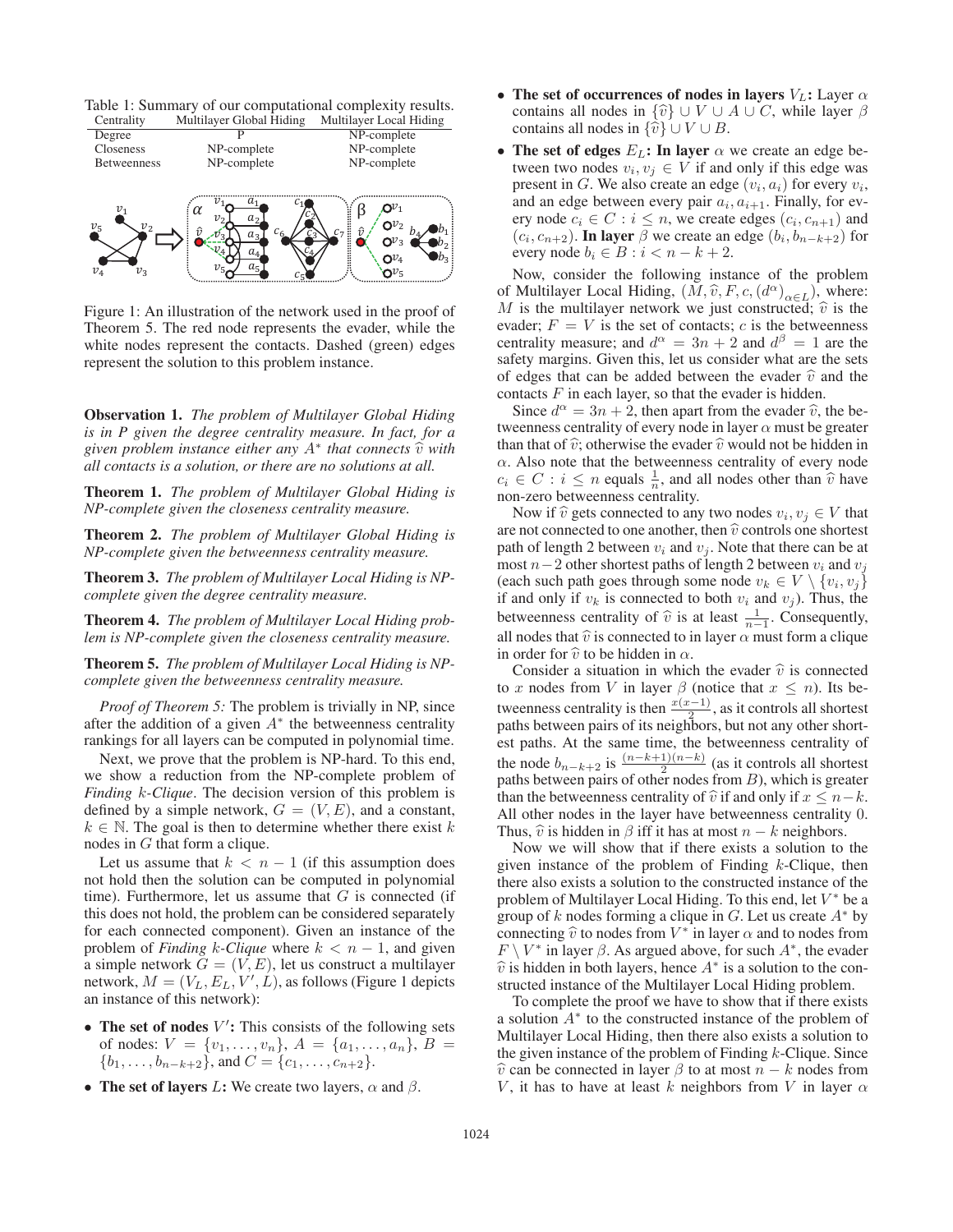As shown above, in order for  $\hat{v}$  to be hidden in  $\alpha$ , all of its neighbors must form a clique. Hence, the neighbors of  $\hat{v}$  in layer  $\alpha$  form a clique in G. This concludes the proof. layer  $\alpha$  form a clique in G. This concludes the proof.

### Approximation Analysis

In this section we present the analysis of optimization versions of our problems (see Table 2 for a summary). Again, due to space constraints, we present only the proof of Theorem 9; all remaining proofs are in Waniek et al. (2019).

Theorem 6. *The Maximum Multilayer Global Hiding problem can be solved in polynomial time.*

Theorem 7. *Maximum Multilayer Global Hiding problem given the closeness centrality cannot be approximated within*  $|F|^{1-\epsilon}$  *for any*  $\epsilon > 0$ *, unless P=NP.* 

Theorem 8. *Both Maximum Multilayer Global Hiding and Maximum Multilayer Local Hiding problems given the betweenness centrality cannot be approximated within* |F| 1− *for any*  $\epsilon > 0$ *, unless P=NP.* 

Theorem 9. *The greedy algorithm is a* 2*-approximation for the Maximum Multilayer Local Hiding problem given the degree centrality. The bound is tight.*

*Proof of Theorem 9:* First, let us analyze the structure of a solution to the Maximum Multilayer Local Hiding problem given the degree centrality. Let  $\delta^{\alpha}$  be the degree of the  $d^{\alpha}$ -th node in the degree centrality ranking of the nodes in  $V^{\alpha}$ , let  $\delta_0^{\alpha}$  be the initial (i.e., before any edges to the contacts are added) degree of the evader in layer  $\alpha$ , and let  $F^{\alpha}$  be the set of occurrences of contacts in layer  $\alpha$ , i.e.,  $F^{\alpha} = \{v^{\alpha} : v \in$  $F$ . An algorithm solving the Maximum Multilayer Local Hiding problem can either:

- a) connect the evader to at most  $k^{\alpha} = \delta^{\alpha} 1 \delta_0^{\alpha}$  of freely selected nodes from  $F^{\alpha}$  as this way the degree of the selected nodes from  $F^{\alpha}$ , as this way the degree of the evader is increased to at most  $\delta^{\alpha} - 1$ , and the nodes from the first  $d^{\alpha}$  positions of the degree ranking before the addition continue to have greater degree than the evader when the new edges are added;
- b) connect the evader to exactly  $\delta^{\alpha} \delta^{\alpha}_0$  nodes from  $F^{\alpha}$ (notice that  $\delta^{\alpha} - \delta^{\alpha}_{0} = k^{\alpha} + 1$ ). This increases the degree of the evader to  $\delta^{\alpha}$  hence the new connections must inof the evader to  $\delta^{\alpha}$ , hence the new connections must include at least  $d^{\alpha} - |\{v^{\alpha} \in V^{\alpha} : |N^{\alpha}(v)| > \delta^{\alpha}\}|$  nodes with degree exactly  $\delta^{\alpha}$ . As a result, there will now exist  $d^{\alpha}$  nodes with degree at least  $\delta^{\alpha} + 1$  and the safety margin will be maintained.

First, notice that the sets of potential connections in both a) and b) can be easily computed in polynomial time, hence the greedy algorithm can use them to optimize the choice of edges added in a single layer.

Notice also that the evader can never add more than  $k^{\alpha}+1$ edges in layer  $\alpha$ , as her degree will then increase to at least  $\delta^{\alpha}$ +2. Since adding a set of connections between the evader<br>and the contacts cannot increase the degree of any contact and the contacts cannot increase the degree of any contact by more than one, the  $d^{\alpha}$ -th node in the degree centrality ranking of the nodes in  $V^{\alpha}$  will have degree at most  $\delta^{\alpha} + 1$ . Hence, the safety margin cannot be maintained.

Finally, notice that if  $k^{\alpha} < 0$ , then the degree of the evader is at least  $\delta^{\alpha}$  before adding any edges, which puts her within the top  $d^{\alpha}$  positions of the degree centrality ranking. Since increasing the degree of any other nodes can be realized only by adding an edge to the evader (which in turn increases the evader's degree even more), the problem does not have a solution if  $k^{\alpha} < 0$  for any layer  $\alpha$ .

The greedy algorithm iterates over the layers and for each layer it connects the evader with maximum possible number of contacts that the evader has not been connected with yet. Notice that it is never beneficial to connect the evader with a given contact in more than one layer, hence any solution doing so has an equivalent solution without the redundant edge(s). In what follows, we will only consider solutions without the redundant edges.

Let us now compare a solution  $A^{\$}$  returned by the greedy algorithm with an optimal solution  $A^*$ . We will denote by  $A_{\alpha}^{\bar{\$}}$  the set of contacts connected to the evader by the greedy algorithm in layer  $\alpha$ , i.e.,  $A_{\alpha}^{*} = \{v \in V^{\alpha} : (\hat{v}^{\alpha}, v^{\alpha}) \in A^{*}\}\,$ , and by  $A_{\alpha}^{*}$  the set of contacts connected to the evader by the optimal algorithm in layer  $\alpha$ , i.e.,  $A^*_{\alpha} = \{v \in V^{\alpha} : \hat{\alpha} \in V^{\alpha} : \hat{\alpha} \in A^*\}$  We iterate over the layers of the network  $(\hat{v}^{\alpha}, v^{\alpha}) \in A^*$ . We iterate over the layers of the network in the same order as the greedy algorithm; let this order be  $\alpha_1, \ldots, \alpha_{|L|}$ . Contacts that the optimal solution connects the evader to in a given layer  $\alpha_i$  can be grouped into three pairwise disjoint sets:

• Contacts that could not have been selected in layer  $\alpha_i$  by the greedy algorithm, as they were selected by it in one of the previous layers, i.e.:

$$
X^{\alpha_i} = \{ v \in A^*_{\alpha_i} : v \notin A^{\$}_{\alpha_i} \land \exists_{j
$$

• Contacts that are not selected by the greedy algorithm in layer  $\alpha_i$ , but they could have been selected, i.e.:

$$
Y^{\alpha_i} = \{ v \in A^*_{\alpha_i} : v \notin A^{\$}_{\alpha_i} \land \neg \exists_{j < i} v \in A^{\$}_{\alpha_j} \};
$$

• Contacts that are selected by both the greedy algorithm and the optimal solution in layer  $\alpha_i$ , i.e.:

$$
Z^{\alpha_i} = \{ v \in A^*_{\alpha_i} : v \in A^*_{\alpha_i} \}.
$$

We will show that  $|A_{\alpha_i}^*| - |A_{\alpha_i}^*| \leq |X^{\alpha_i}|$ , i.e., the difference between the number of edges added in layer  $\alpha_i$  by the optimal solution and by the greedy algorithm cannot be greater than  $|X^{\alpha_i}|$ . We will prove this by contradiction. To this end, assume that in some layer  $\alpha_i$  the said difference is greater than  $|X^{\alpha_i}|$ , i.e.,  $|A_{\alpha_i}^*| > |A_{\alpha_i}^*| + |X^{\alpha_i}|$ . Since  $|A_{\alpha_i}^*| = |X^{\alpha_i}| + |Y^{\alpha_i}| + |Z^{\alpha_i}|$ , we get that in this layer:  $|A_{\alpha_i}^{\S} | < |Y^{\alpha_i}| + |Z^{\alpha_i}|$ . However, since none of the nodes from  $Y^{\alpha_i} | \, |Z^{\alpha_i}$  were selected by the greedy algorithm in the from  $Y^{\alpha_i} \cup Z^{\alpha_i}$  were selected by the greedy algorithm in the previous layers, the greedy algorithm would have chosen to connect the evader with contacts from  $Y^{\alpha_i} \cup Z^{\alpha_i}$ , as it connects the evader with a greater number of nodes in layer  $\alpha_i$ than the solution  $A^{\$}$ . Therefore, the difference between the number of edges added in layer  $\alpha_i$  by the optimal solution and by the greedy algorithm cannot be greater than  $|X^{\alpha_i}|$ , i.e.,  $|A^*_{\alpha_i}| - |A^{\$}_{\alpha_i}| \le |X^{\alpha_i}|$ . Summing over all layers yields:

$$
\sum_{\alpha_i \in L} |A_{\alpha_i}^*| \le \sum_{\alpha_i \in L} |A_{\alpha_i}^{\$}| + \sum_{\alpha_i \in L} |X^{\alpha_i}|.
$$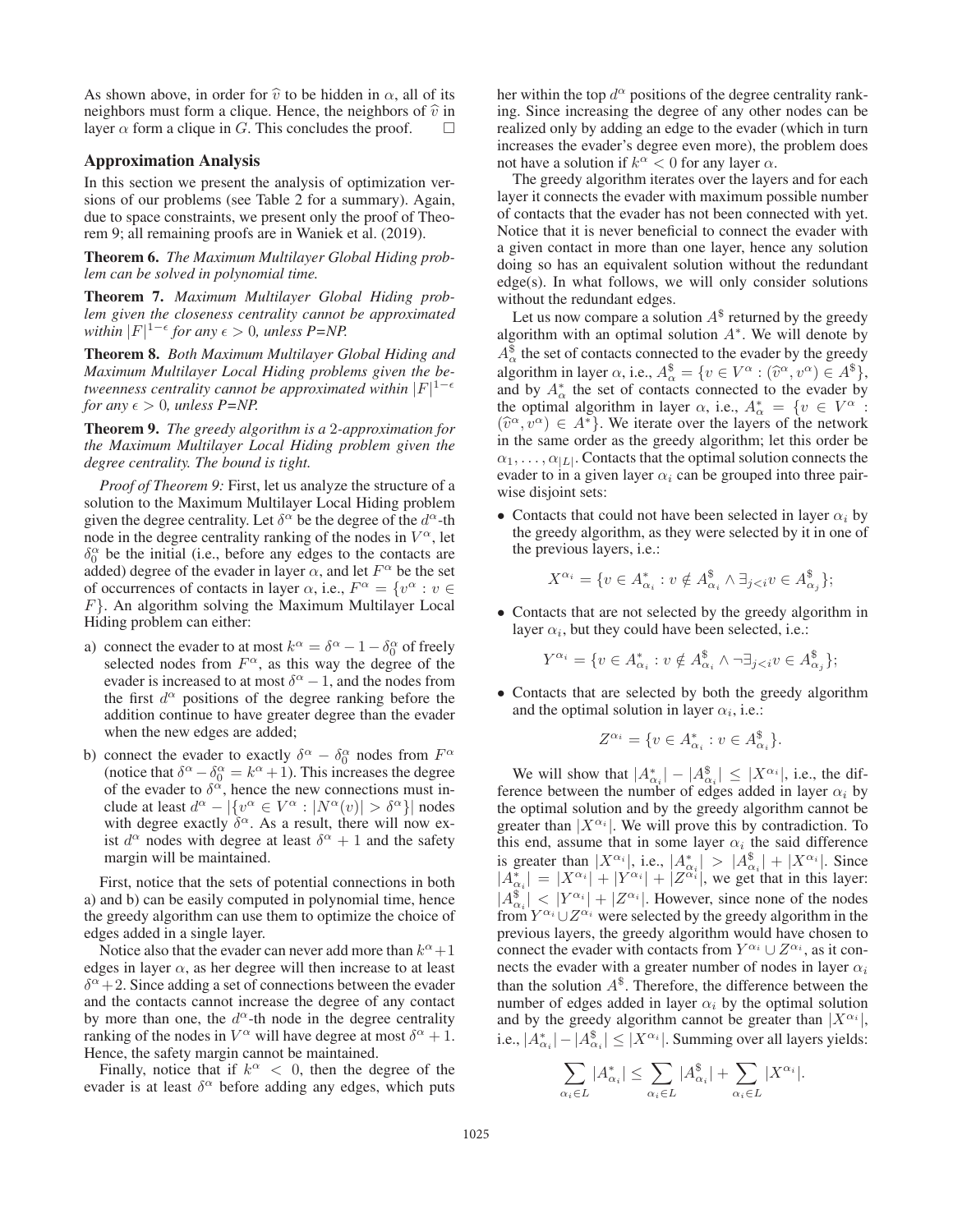Table 2: Summary of our results regarding approximation algorithms.

| Centrality         | Maximum Multilayer Global Hiding                                        | Maximum Multilayer Local Hiding                                         |
|--------------------|-------------------------------------------------------------------------|-------------------------------------------------------------------------|
| Degree             | can be solved in polynomial time                                        | greedy algorithm is 2-approximation                                     |
| <b>Closeness</b>   |                                                                         | cannot be approximated within $ F ^{1-\epsilon}$ for any $\epsilon > 0$ |
| <b>Betweenness</b> | cannot be approximated within $ F ^{1-\epsilon}$ for any $\epsilon > 0$ | cannot be approximated within $ F ^{1-\epsilon}$ for any $\epsilon > 0$ |
|                    |                                                                         |                                                                         |



Figure 2: An illustration of the network showing the tightness of the bound given in Theorem 9. The red node represents the evader, while white the nodes represent the contacts. Dashed (green) edges represent the optimal solution to this problem instance, while dotted (blue) edges represent the solution returned by the greedy algorithm.

Since any v is a member of only a single set  $X^{\alpha_i}$  (as we assumed that the optimal solution does not contain any redundant edges) and since from the definition of  $X^{\alpha_i}$  we have that  $\exists_{j < i} v \in A^{\$}_{\alpha_j}$ , we get that  $\sum_{\alpha_i \in L} |X^{\alpha_i}| \leq |A^{\$}|$ . Given that  $\sum_{\alpha_i \in L} |A_{\alpha_i}^*| = |A^*|$  and  $\sum_{\alpha_i \in L} |X^{\alpha_i}| = |A^*|$  we get:

 $|A^*| < 2|A^*|$ .

Since we consider solution without redundant edges, the size of each solution is equal to the number of contact connected with the evader by each solution. Therefore, the greedy algorithm is a 2-approximation.

Figure 2 presents an example of the network, where the bound is tight, i.e., the optimal solution connects the evader with exactly twice as many contacts as the greedy algorithm. The green edges represent the optimal solution, connecting the evader with all eight contacts, while the greedy algorithm (the result of which is represented by the blue edges) connects the evader to only four contacts.  $\Box$ 

### Heuristics & Empirical Analysis

Given that most computational results are negative, we shift now our attention towards developing heuristic algorithms that provide efficient, albeit not optimal, solutions.

### Heuristic Algorithms

Recall that the "group of contacts" refers to the set of individuals whom the evader wishes to connect to. We will refer to each member of this group as a "contact". Notice that a typical member of a social network does not have complete knowledge about the network's structure. Hence, we assume that the evader's knowledge is limited to the connections between the contacts, as well as the degree of each contact. All of our heuristic algorithms take only this information into account. Specifically:

• *Random*—This heuristic connects the evader to every contact in a layer chosen uniformly at random out of all layers in which both the evader and that contact occur.

- *All in one*—This heuristic (Algorithm 1) focuses on creating edges between the evader and her contacts in as few layers as possible. The intuition is that, by focusing all activities of the evader in a small number of layers (if possible, in only one layer), the global centrality measures would assign low importance to the evader. Even though this heuristic might seem overly simplified, we include it as a reasonable baseline—a "rule of thumb" that could be readily implemented by members of the general public.
- *Fringe*—This heuristic (Algorithm 2) focuses on minimizing the number of nodes that are in close vicinity of the evader. The main idea behind this heuristic is to maximize the average distance between the evader and other nodes, in the hope of achieving low ranking according to closeness centrality. Given the limited knowledge of the evader about the network topology, the heuristic cannot analyze any nodes whose distance from the evader is greater than 2. Therefore, the heuristic simply focuses on minimizing the number of neighbors of the contacts.
- *Density*—This heuristic (Algorithm 3) is meant to link the evader to densely connected groups in each layer. Here, the underlying idea is that edges between the contacts act as "shortcuts", preventing the shortest paths in the network from running through the evader, thus reducing her betweenness centrality. Intuitively, the heuristic prefers to connect the evader to a contact  $v$  in layers where  $v$  is connected to many nodes that are already connected to the evader (the term  $|\{w \in F : (\hat{v}^{\alpha}, w^{\alpha}) \in A\} \cap N^{\alpha}(v)|$ in the numerator), as well as layers where  $v$  has many connections with other contacts (the term  $|F \cap N^{\alpha}(v)|$ in the numerator) to increase the chance of creating additional "shortcuts". Finally, the heuristic prefers layers with fewer contacts connected to the evader (the term  $|\{w \in F : (\hat{v}^{\alpha}, w^{\alpha}) \in A\}|$  to distribute the evader's connections among layers more uniformly, thereby helping her hide from local centrality measures.

### The Simulation Process

In our simulations, we consider *local* degree, closeness and betweenness centrality, as well as *global* closeness and betweenness centrality. The reason behind excluding global degree centrality is that, as stated in Observation 1, for any given group of contacts, the centrality ranking of the evader does not depend on the way in which connections are distributed across the different layers. The simulation process is as follows. For every network, we pick as potential evaders the nodes that are ranked among the top 10 according to at least one of the five considered centrality measures. We then simulate the hiding process for each one of those evaders separately. To this end, we choose the group of contacts to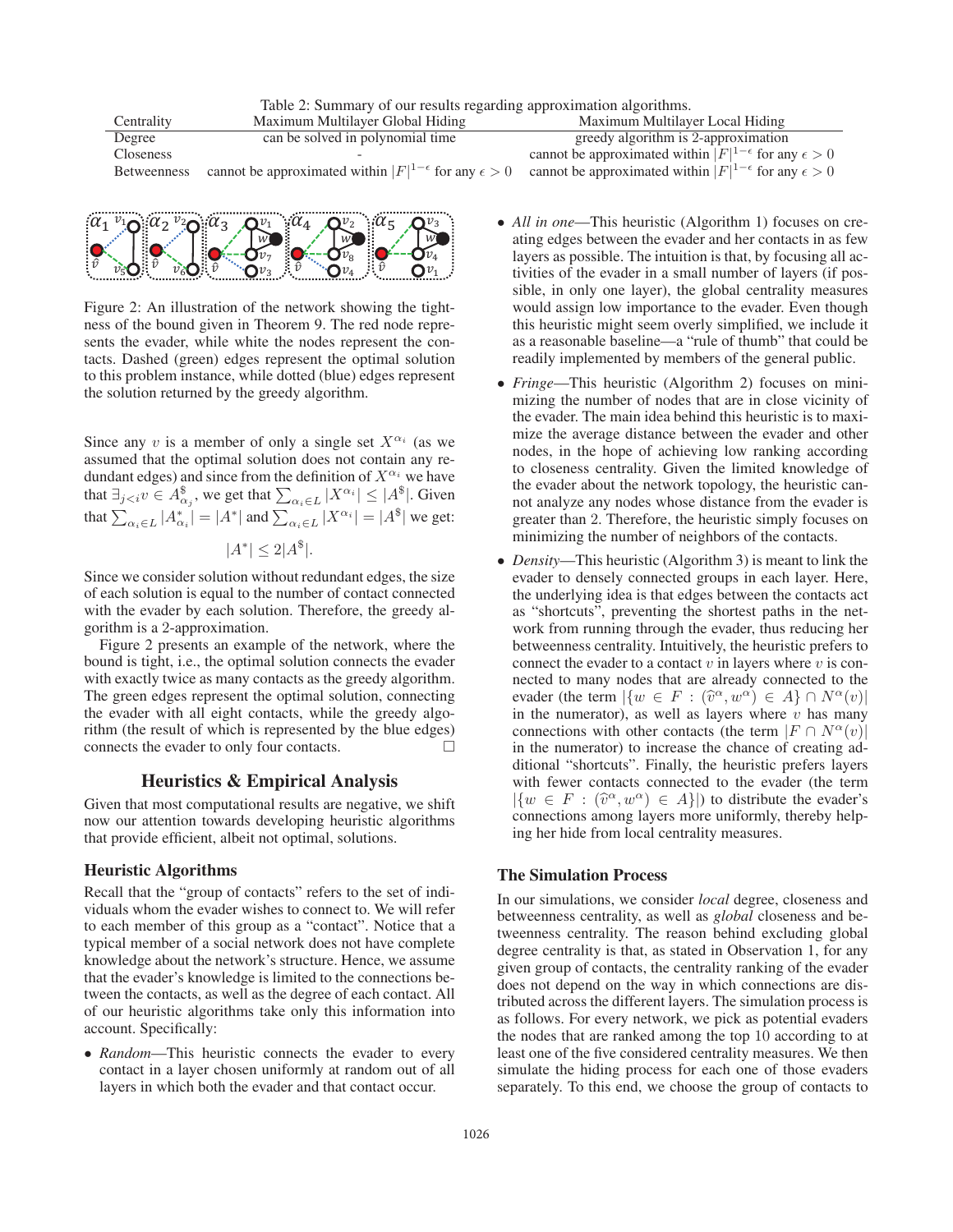

**All in one Density Fringe Random** 

Figure 3: Given different centrality measures and different networks with 2000 nodes and 3 layers (ER—Erdős-Rényi, WS— Watts-Strogatz, BA—Barabási-Albert), the figure depicts the average change in centrality ranking of 10 different evaders as a result of execution of hiding heuristics. The experiment is repeated 100 times, with a new network generated each time. Error bars represent 95% confidence intervals. The results for the real-life networks can be found in Waniek et al. (2019).

Algorithm 1 "All in one" heuristic

**Input:** Multilayer network  $M$ , the evader  $\hat{v}$ , contacts  $F$ **Output:** Edges to be added to the network, i.e., the set  $A$ 

1: 
$$
A \leftarrow \emptyset
$$
  
\n2:  $F^* \leftarrow F$   
\n3:  $L^* \leftarrow {\alpha \in L : \hat{v} \in V^{\alpha}}$   
\n4: **while**  $|F^*| > 0$  **do**  
\n5:  $\alpha^* \leftarrow \arg \max_{\alpha \in L^*} |F^* \cap V^{\alpha}|$   
\n6: **for**  $v \in F^* \cap V^{\alpha}$  **do**  
\n7:  $A = A \cup {\{\hat{v}^{\alpha^*}, v^{\alpha^*}\}}$   
\n8:  $F^* = F^* \setminus V^{\alpha}$   
\n9: **return** A

#### Algorithm 2 Fringe heuristic

**Input:** Multilayer network M, the evader  $\hat{v}$ , contacts F **Output:** Edges to be added to the network, i.e., the set  $A$ 

1:  $A \leftarrow \emptyset$ 2:  $L^* \leftarrow {\alpha \in L : \hat{\upsilon} \in V^{\alpha}}$ 3: for  $v \in F \cap V^{\alpha}$  do 4:  $\alpha^* \leftarrow \arg \min_{\alpha \in L^*} |N^{\alpha}(v) \setminus F|$ <br>5:  $A = A \cup \{ (\hat{v}^{\alpha^*}, v^{\alpha^*}) \}$ 5:  $A = A \cup \{(\hat{v}^{\alpha^*}, v^{\alpha^*})\}$ <br>6: **return** A 6: return A

be the neighbors of the evader in the original network. After that, we remove all original edges between the evader and those contacts, and act as if the evader was never connected to those individuals, but rather wants to connect to them while remaining hidden from centrality analysis. Finally, we connect the evader to the contacts using edges chosen by one of our heuristics. We record the difference between the ranking of the evader in the original, unchanged

### Algorithm 3 Density heuristic

**Input:** Multilayer network  $M$ , the evader  $\hat{v}$ , contacts  $F$ **Output:** Edges to be added to the network, i.e., the set  $A$ 

1:  $A \leftarrow \emptyset$ 2:  $L^* \leftarrow {\alpha \in L : \hat{\upsilon} \in V^{\alpha}}$ 3: for  $v \in F \cap V^{\alpha}$  do 4:  $\alpha^* \leftarrow \argmax_{\alpha \in L^*}$  $\alpha\!\in\!L^*$  $\in V^{\alpha}$ }<br> $\{w \in F : (\widehat{v}^{\alpha}, w^{\alpha}) \in A\} \cap N^{\alpha}(v)| + |F \cap N^{\alpha}(v)|$ f<br>": $(\hat{v}^{\alpha}, w^{\alpha}) \in A$ }∩ $N^{\alpha}(v)|+|F \cap \max(1, |\{w \in F : (\hat{v}^{\alpha}, w^{\alpha}) \in A\}|)$ 5:  $A = A \cup \{(\hat{v}^{\alpha^*}, v^{\alpha^*})\}$ <br>6: **return** A 6: return A

network, and in the network after running the heuristic. In so doing, we quantify the impact of strategically choosing the relationships to be formed with the group of contacts. Note that for the local centrality measures, we need to aggregate the centrality scores for each layer into a single ranking for the entire network. We do so by assigning to each node  $\tilde{v}$  the following centrality score:  $\frac{1}{\min_{\alpha \in L} r^{\alpha}(v)}$ , where  $r^{\alpha}(v)$  is the ranking of v in layer  $\alpha$ .

#### Simulation Results

The results of our simulations are presented in Figure 3 (see Waniek et al. (2019) for the description of the datasets). Each row corresponds to a network, and each column corresponds to centrality measure. Each bar represents the change in the evader's ranking after using a particular heuristic (the color of the bar corresponds to the heuristic being used). A negative change implies that the ranking of the evader decreased, i.e., she became more hidden. In contrast, a positive change implies that the heuristic backfired, i.e., the evader actually became more exposed.

As can be seen, there is no heuristic that dominates the others, i.e., no heuristic is superior against all centrality mea